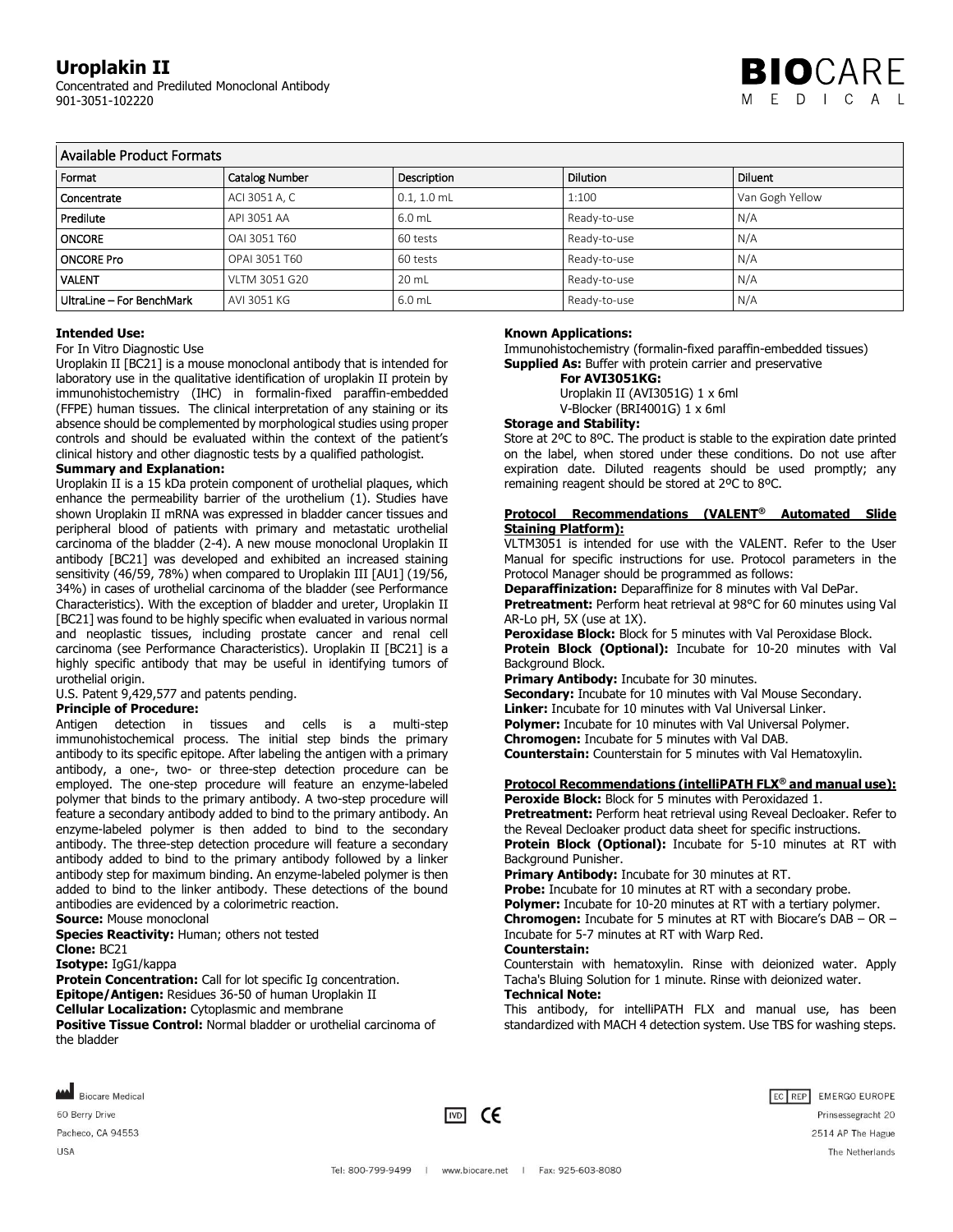# **Uroplakin II**

Concentrated and Prediluted Monoclonal Antibody 901-3051-102220

#### **Protocol Recommendations (ONCORE™ Automated Slide Staining System):**

OAI3051 is intended for use with the ONCORE. Refer to the User Manual for specific instructions for use. Protocol parameters in the Protocol Editor should be programmed as follows:

**Protocol Name:** Uroplakin II

**Protocol Template (Description):** Ms HRP Template 1 **Dewaxing (DS Option):** DS2 **Antigen Retrieval (AR Option):** AR2, low pH; 101°C

**Reagent Name, Time, Temp.:** Uroplakin II, 30 min., 25°C

### **Protocol Recommendations (ONCORE™ Pro Automated Slide Staining System):**

OPAI3051 is intended for use with the ONCORE Pro. Refer to the User Manual for specific instructions for use. Protocol parameters in the Protocol Editor should be programmed as follows:

**Protocol Name:** Uroplakin II **Protocol Template (Description):** Ms HRP Template 1 **Dewaxing (DS Buffer Option):** DS2-50 **Antigen Retrieval (AR Option):** AR2, low pH; 101°C **Block Option:** Buffer

**Reagent Name, Time, Temp.:** Uroplakin II, 30 min., 25°C

# **Protocol Recommendations (Ventana BenchMark XT / ULTRA):**

AVI3051 is intended for use with the BenchMark XT / ULTRA. Refer to the User Manual for specific instructions for use. Recommended protocol parameters are as follows:

 - Using **ultraView on XT / ULTRA: Template/Detection:** ultraView DAB **Pretreatment Protocol:** CC1 Mild **Primary Antibody:** 32 minutes, 37°C **ultraBlock (V-Blocker BRI4001):** Incubate for 4 minutes (with appropriate Option # registered by user)

V-Blocker is recommended to be applied prior to any detection system. - Using **OptiView on ULTRA:**

**Template/Detection:** OptiView DAB IHC **Pretreatment Protocol: CC1 32 minutes Peroxidase:** Pre Primary Peroxidase Inhibitor **Primary Antibody:** 8 minutes, 36°C

# **Performance Characteristics:**

Sensitivity, specificity and cross-reactivity were determined by staining with MACH 4 Universal HRP-Polymer Detection. See Tables 1 and 2 for expected results.

# **Limitations:**

The optimum antibody dilution and protocols for a specific application can vary. These include, but are not limited to fixation, heat-retrieval method, incubation times, tissue section thickness and detection kit used. Due to the superior sensitivity of these unique reagents, the recommended incubation times and titers listed are not applicable to other detection systems, as results may vary. The data sheet recommendations and protocols are based on exclusive use of Biocare products. Ultimately, it is the responsibility of the investigator to determine optimal conditions.

### **Quality Control:**

Refer to CLSI Quality Standards for Design and Implementation of Immunohistochemistry Assays; Approved Guideline-Second edition (I/LA28-A2) CLSI Wayne, PA USA (www.clsi.org). 2011

### **Precautions:**

1. This antibody contains less than 0.1% sodium azide. Concentrations less than 0.1% are not reportable hazardous materials according to U.S. 29 CFR 1910.1200, OSHA Hazard communication and EC Directive 91/155/EC. Sodium azide (NaN<sub>3</sub>) used as a preservative is toxic if ingested. Sodium azide may react with lead and copper plumbing to form highly explosive metal azides. Upon disposal, flush with large volumes of water to prevent azide build-up in plumbing. (Center for Disease Control, 1976, National Institute of Occupational Safety and Health, 1976) (5)

**BIO**CARE M F D I C A I

2. Specimens, before and after fixation, and all materials exposed to them should be handled as if capable of transmitting infection and disposed of with proper precautions. Never pipette reagents by mouth and avoid contacting the skin and mucous membranes with reagents and specimens. If reagents or specimens come into contact with sensitive areas, wash with copious amounts of water. (6)

3. Microbial contamination of reagents may result in an increase in nonspecific staining.

4. Incubation times or temperatures other than those specified may give erroneous results. The user must validate any such change.

5. Do not use reagent after the expiration date printed on the vial.

6. The SDS is available upon request and is located at http://biocare.net. **Troubleshooting:**

Follow the antibody specific protocol recommendations according to data sheet provided. If atypical results occur, contact Biocare's Technical Support at 1-800-542-2002.

# **References:**

1. Wu XR, et al. Uroplakins in urothelial biology, function, and disease. Kidney Int. 2009 Jun; 75(11):1153-65.

2. Wu X, et al. Uroplakin II as a promising marker for molecular diagnosis of nodal metastases from bladder cancer: comparison with cytokeratin 20. J Urol. 2005 Dec; 174(6):2138-42.

3. Lu JJ, et al. Detection of circulating cancer cells by reverse transcription-polymerase chain reaction for uroplakin II in peripheral blood of patients with urothelial cancer. Clin Cancer Res. 2000 Aug; 6(8):3166-71.

4. Li SM, et al. Detection of circulating uroplakin-positive cells in patients with transitional cell carcinoma of the bladder. J Urol. 1999 Sep; 162(3 Pt 1):931-5.

5. Center for Disease Control Manual. Guide: Safety Management, NO. CDC-22, Atlanta, GA. April 30, 1976 "Decontamination of Laboratory Sink Drains to Remove Azide Salts."

6. Clinical and Laboratory Standards Institute (CLSI). Protection of Laboratory Workers from Occupationally Acquired Infections; Approved Guideline-Fourth Edition CLSI document M29-A4 Wayne, PA 2014.

VP Echelon Series antibodies are developed solely by Biocare Medical LLC and do not imply approval or endorsement of Biocare's antibodies by Ventana Medical Systems, Inc. Biocare and Ventana are not affiliated, associated or related in any way. Ventana®, BenchMark®, ultraNiew and OptiView are trademarks of Roche.

Biocare Medical 60 Berry Drive Pacheco, CA 94553 **USA** 





Prinsessegracht 20 2514 AP The Hague The Netherlands